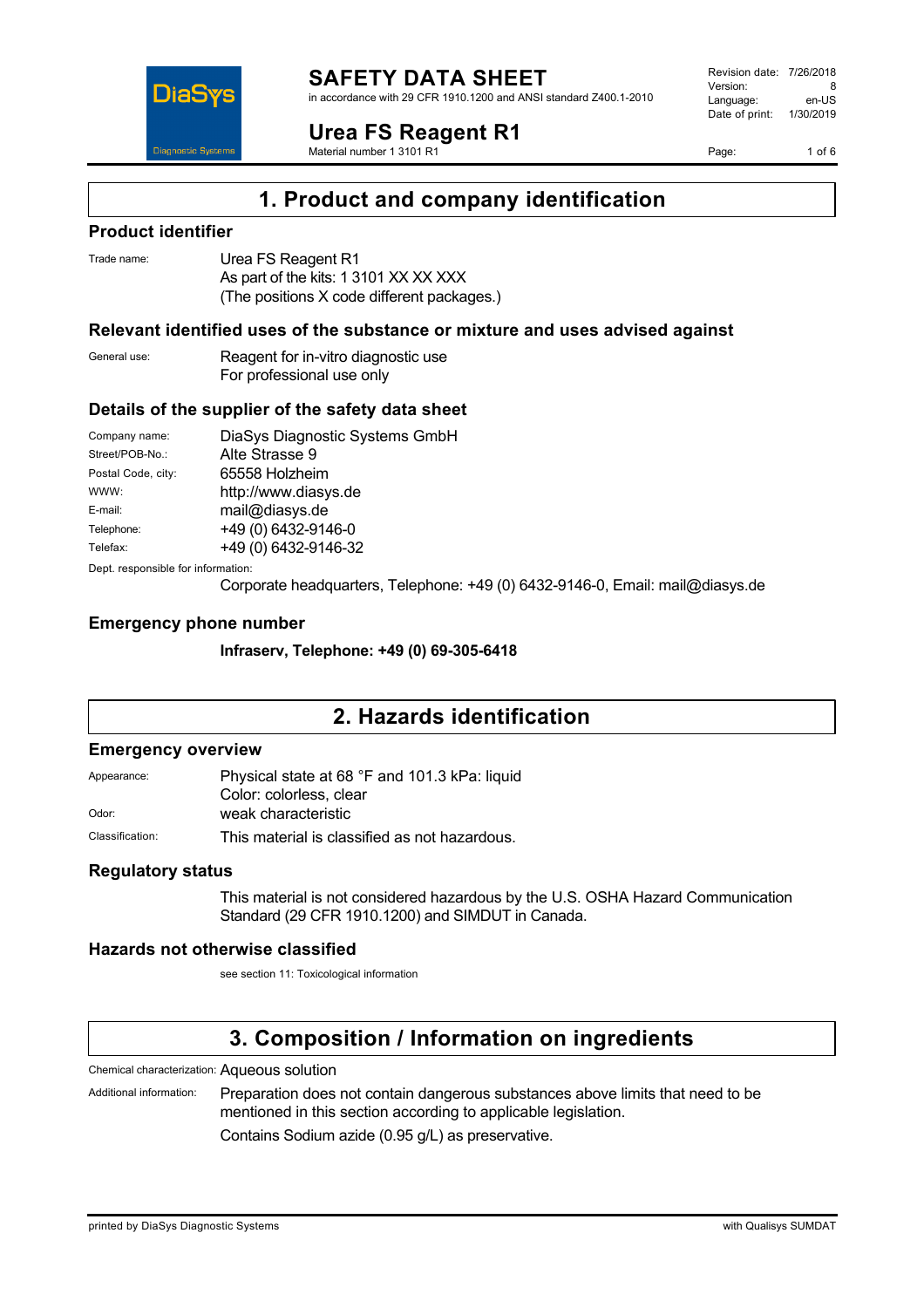

in accordance with 29 CFR 1910.1200 and ANSI standard Z400.1-2010

### **Urea FS Reagent R1**

Material number 1 3101 R1

Revision date: 7/26/2018 Version: 8<br>Language: en-LIS Language: en-US<br>Date of print: 1/30/2019 Date of print:

Page: 2 of 6

**4. First aid measures** In case of inhalation: Provide fresh air. If you feel unwell, seek medical advice. Following skin contact: Change contaminated clothing. Remove residues with water. In case of skin reactions, consult a physician. After eye contact: Immediately flush eyes with plenty of flowing water for 10 to 15 minutes holding eyelids apart. Remove contact lenses, if present and easy to do. Continue rinsing. Subsequently consult an ophthalmologist. After swallowing: Rinse mouth thoroughly with water. Do not induce vomiting without medical assistance. Have victim drink large quantities of water, with active charcoal if possible. Seek medical attention. Never give anything by mouth to an unconscious person. **Most important symptoms/effects, acute and delayed** No data available

### **Information to physician**

Treat symptomatically.

# **5. Fire fighting measures**

Flash point/flash point range:

not combustible

Auto-ignition temperature: No data available

Suitable extinguishing media:

Product is non-combustible. Extinguishing materials should therefore be selected according to surroundings.

### **Specific hazards arising from the chemical**

In case of fire may be liberated: Nitrogen oxides (NOx), carbon monoxide and carbon dioxide.

Protective equipment and precautions for firefighters:

Wear self-contained breathing apparatus.

Additional information: Do not allow fire water to penetrate into surface or ground water.

## **6. Accidental release measures**

Personal precautions: Avoid contact with skin and eyes. Do not breathe vapors. Provide adequate ventilation. Wear appropriate protective equipment. Environmental precautions: Do not allow to penetrate into soil, waterbodies or drains.

Methods for clean-up: Soak up with absorbent materials such as sand, siliceus earth, acid- or universal binder. Store in special closed containers and dispose of according to ordinance. Wash spill area with plenty of water.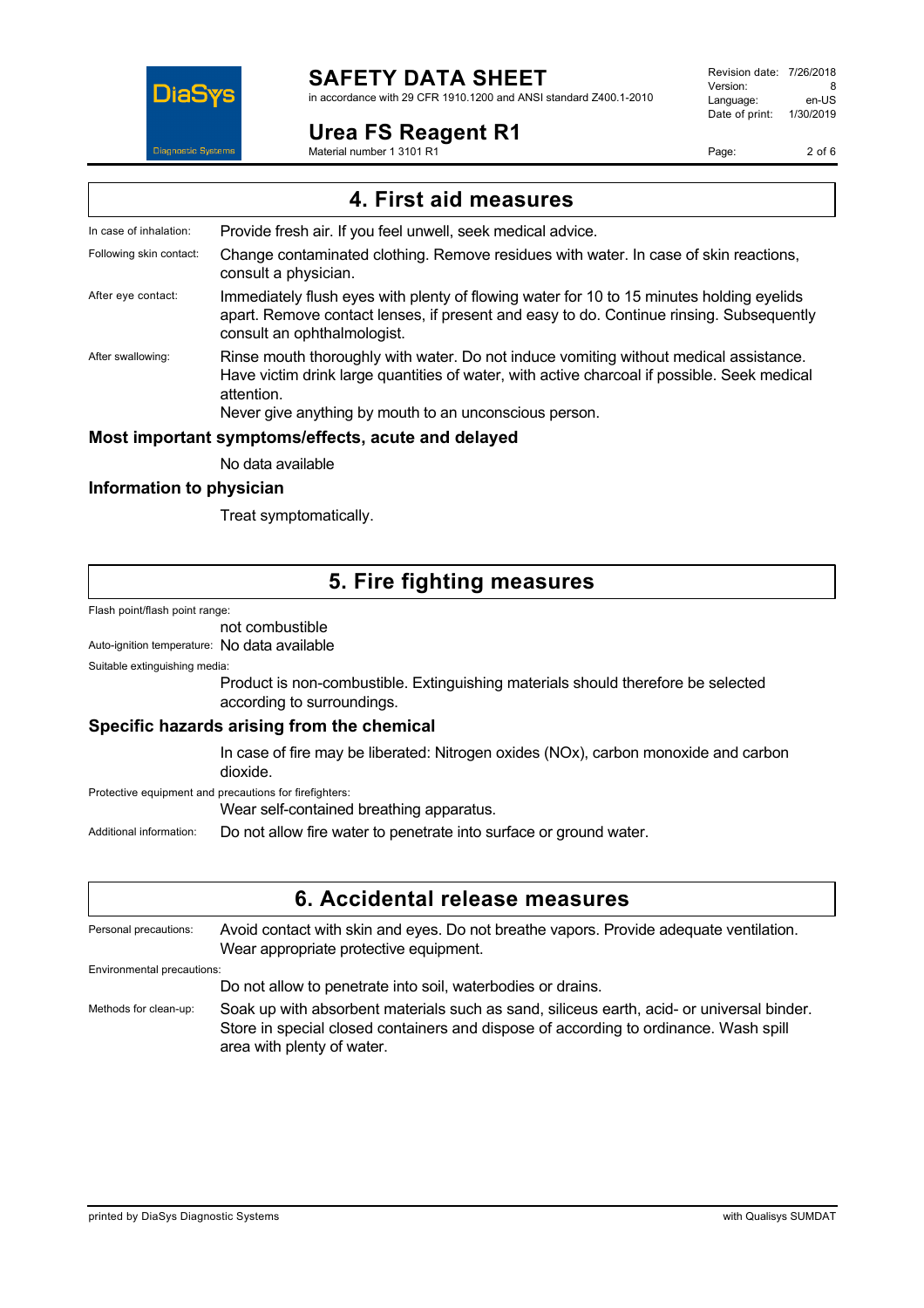

in accordance with 29 CFR 1910.1200 and ANSI standard Z400.1-2010

**Urea FS Reagent R1**

Material number 1 3101 R1

Revision date: 7/26/2018 Version: 8<br>Language: en-US Language: Date of print: 1/30/2019

Page: 3 of 6

# **7. Handling and storage**

### **Handling**

Advices on safe handling: Avoid contact with skin and eyes. Keep all containers, equipment and working place clean. Provide adequate ventilation, and local exhaust as needed. Wear appropriate protective equipment. Wash hands before breaks and after work. When using do not eat, drink or smoke.

### **Storage**

Requirements for storerooms and containers:

Keep containers tightly closed and at a temperature between 35.6 °F and 46.4 °F. Protect from light.

Hints on joint storage: Do not store together with: acids, alkalis.

# **8. Exposure controls / personal protection**

### **Engineering controls**

Provide good ventilation and/or an exhaust system in the work area. See also information in chapter 7, section storage.

### **Personal protection equipment (PPE)**

| Eye/face protection             | Tightly sealed goggles according to OSHA Standard - 29 CFR: 1910.133 or ANSI<br>Z87.1-2010.                                                                                                                                    |
|---------------------------------|--------------------------------------------------------------------------------------------------------------------------------------------------------------------------------------------------------------------------------|
| Skin protection                 | Wear suitable protective clothing.                                                                                                                                                                                             |
|                                 | Protective gloves according to OSHA Standard - 29 CFR: 1910.138.<br>Glove material: Nitrile rubber - Breakthrough time: >480 min.<br>Observe glove manufacturer's instructions concerning penetrability and breakthrough time. |
| Respiratory protection:         | When vapors form, use respiratory protection.                                                                                                                                                                                  |
| General hygiene considerations: |                                                                                                                                                                                                                                |
|                                 | Avoid contact with skin and eyes. Change contaminated clothing. Wash hands before<br>breaks and after work. When using do not eat, drink or smoke.                                                                             |

# **9. Physical and chemical properties**

### **Information on basic physical and chemical properties**

| Appearance:                              | Physical state at 68 °F and 101.3 kPa: liquid<br>Color: colorless, clear |
|------------------------------------------|--------------------------------------------------------------------------|
| Odor:                                    | weak characteristic                                                      |
| Odor threshold:                          | No data available                                                        |
| pH value:                                | at 77 °F: 7.8                                                            |
| Melting point/freezing point:            | No data available                                                        |
| Initial boiling point and boiling range: | No data available                                                        |
| Flash point/flash point range:           | not combustible                                                          |
| Evaporation rate:                        | No data available                                                        |
| Flammability:                            | No data available                                                        |
| Explosion limits:                        | No data available                                                        |
| Vapor pressure:                          | No data available                                                        |
|                                          |                                                                          |

printed by DiaSys Diagnostic Systems with Qualisys SUMDAT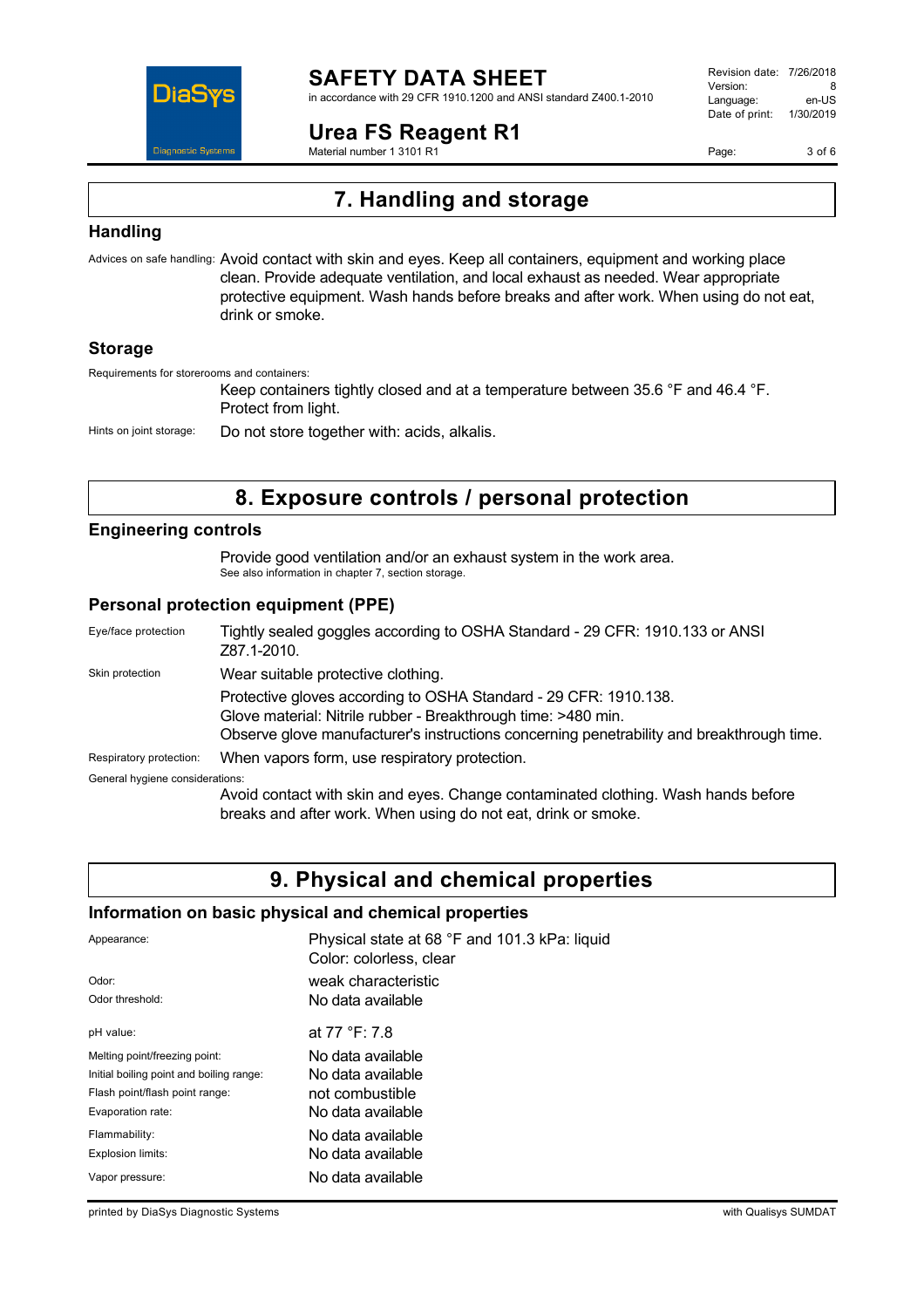

in accordance with 29 CFR 1910.1200 and ANSI standard Z400.1-2010

# **Urea FS Reagent R1**

Material number 1 3101 R1

| Vapor density:<br>Density:                           | No data available<br>at 68 °F: 1.008 g/mL |
|------------------------------------------------------|-------------------------------------------|
| Water solubility:                                    | completely miscible                       |
| Partition coefficient: n-octanol/water:              | No data available                         |
| Auto-ignition temperature:<br>Thermal decomposition: | No data available<br>No data available    |
| Additional information:                              | No data available                         |

# **10. Stability and reactivity**

| Reactivity:                                                 | No data available                                                                                                   |
|-------------------------------------------------------------|---------------------------------------------------------------------------------------------------------------------|
| Chemical stability:                                         | Stable under recommended storage conditions.                                                                        |
| Possibility of hazardous reactions                          | No hazardous reactions known.                                                                                       |
| Conditions to avoid:                                        | Protect against heat /sun rays.                                                                                     |
| Incompatible materials:                                     | Acids, alkalis                                                                                                      |
| Hazardous decomposition products:<br>Thermal decomposition: | No hazardous decomposition products when regulations for storage and handling are<br>observed.<br>No data available |

# **11. Toxicological information**

### **Toxicological tests**

| Toxicological effects: | Acute toxicity (oral): Lack of data.                                                                                                                                                                                                              |
|------------------------|---------------------------------------------------------------------------------------------------------------------------------------------------------------------------------------------------------------------------------------------------|
|                        | Acute toxicity (dermal): Lack of data.                                                                                                                                                                                                            |
|                        | Acute toxicity (inhalative): Lack of data.                                                                                                                                                                                                        |
|                        | Skin corrosion/irritation: Lack of data.                                                                                                                                                                                                          |
|                        | Serious eye damage/irritation: Lack of data.                                                                                                                                                                                                      |
|                        | Sensitisation to the respiratory tract: Lack of data.                                                                                                                                                                                             |
|                        | Skin sensitisation: Lack of data.                                                                                                                                                                                                                 |
|                        | Germ cell mutagenicity/Genotoxicity: Lack of data.                                                                                                                                                                                                |
|                        | Carcinogenicity: Lack of data.                                                                                                                                                                                                                    |
|                        | Reproductive toxicity: Lack of data.                                                                                                                                                                                                              |
|                        | Effects on or via lactation: Lack of data.                                                                                                                                                                                                        |
|                        | Specific target organ toxicity (single exposure): Lack of data.                                                                                                                                                                                   |
|                        | Specific target organ toxicity (repeated exposure): Lack of data.                                                                                                                                                                                 |
|                        | Aspiration hazard: Lack of data.                                                                                                                                                                                                                  |
| Other information:     | Contains Sodium azide (0.95 g/L):<br>After resorption of toxic quantities: headache, dizziness, nausea, cough, vomiting,<br>spasms, breathing paralysis, CNS disorders, low blood pressure, cardiovascular failure,<br>unconsciousness, collapse. |

Page: 4 of 6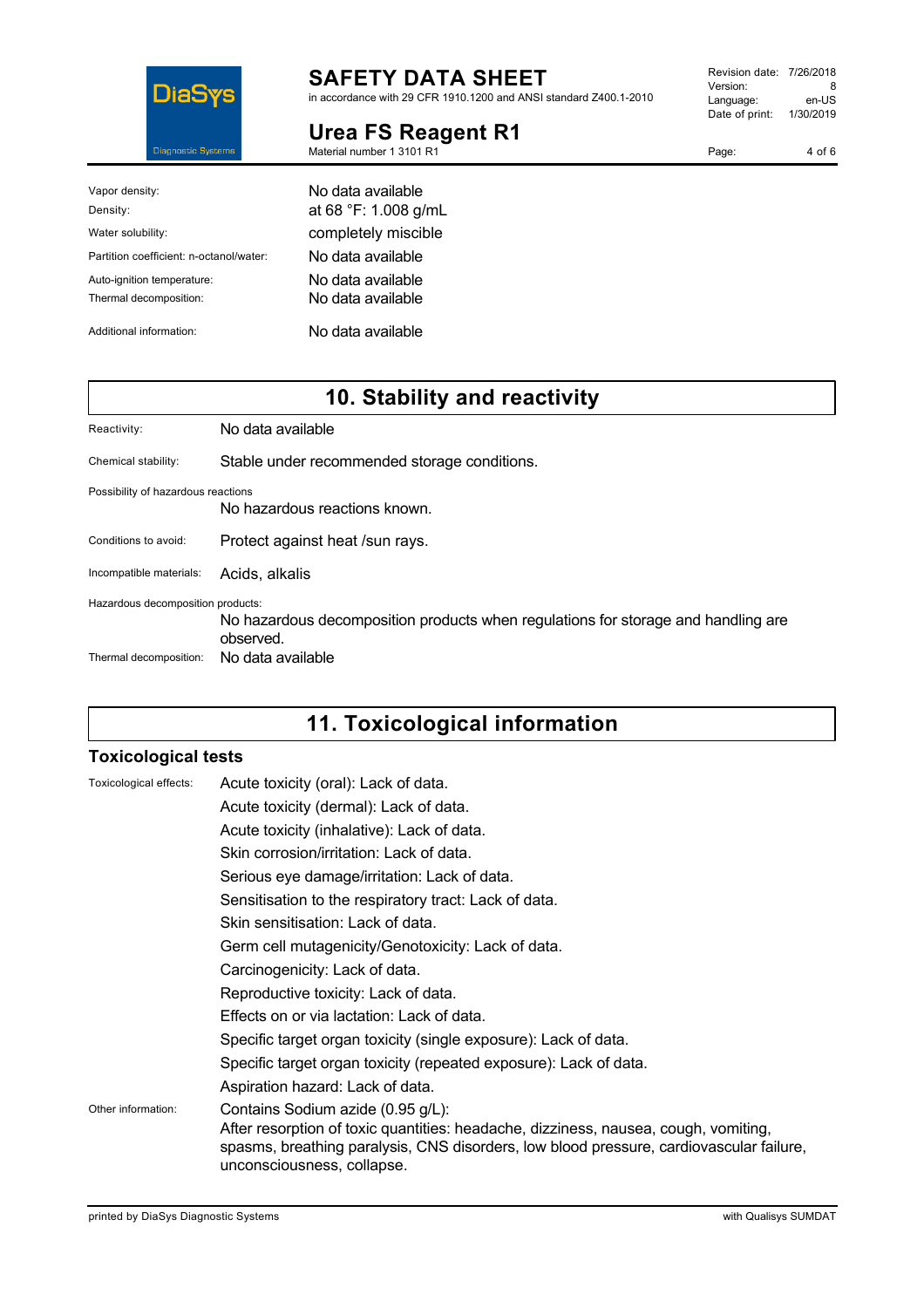

in accordance with 29 CFR 1910.1200 and ANSI standard Z400.1-2010

# **Urea FS Reagent R1**

Material number 1 3101 R1

Revision date: 7/26/2018 Version: 8<br>Language: en-LIS Language: Date of print: 1/30/2019

Page: 5 of 6

# **12. Ecological information**

#### **Ecotoxicity**

Further details: No data available

### **Mobility in soil**

No data available

### **Persistence and degradability**

Further details: No data available

### **Additional ecological information**

General information: Do not allow to enter into ground-water, surface water or drains.

# **13. Disposal considerations**

### **Product**

Recommendation: Special waste. Dispose of waste according to applicable legislation.

#### **Contaminated packaging**

Recommendation: Dispose of waste according to applicable legislation. Non-contaminated packages may be recycled.

# **14. Transport information**

### **USA: Department of Transportation (DOT)**

| Proper shipping name: |  |
|-----------------------|--|
|-----------------------|--|

Not restricted

### **Sea transport (IMDG)**

Proper shipping name: Not restricted Marine pollutant: now no

### **Air transport (IATA)**

Proper shipping name: Not restricted

### **Further information**

No dangerous good in sense of these transport regulations.

# **15. Regulatory information**

### **National regulations - Great Britain**

Hazchem-Code: